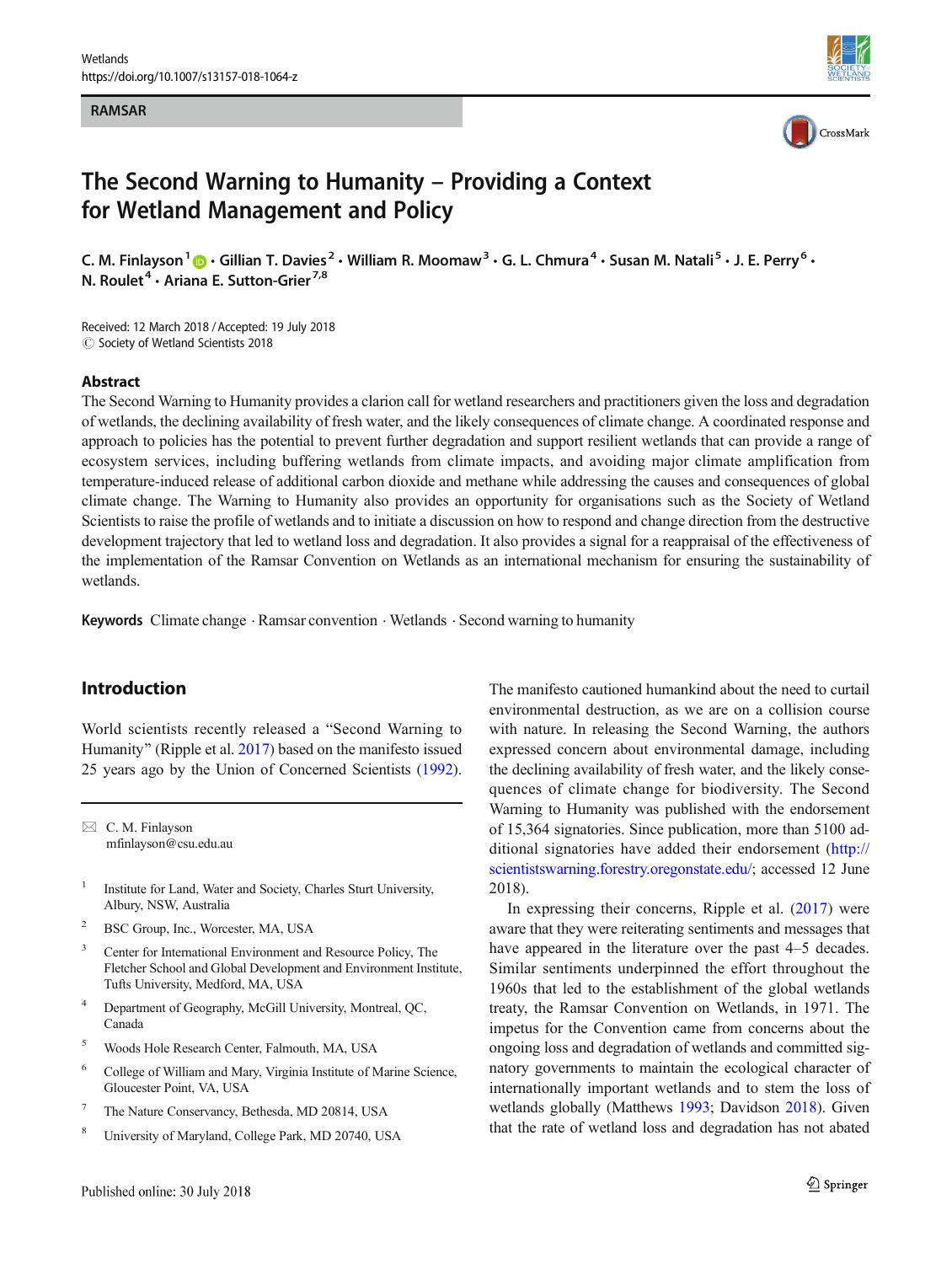(Davidson [2014](#page-4-0); Dixon et al. [2016\)](#page-4-0), it is arguable whether the Convention has been a success or not, although Finlayson et al. [\(2011](#page-4-0)) indicated that the loss and degradation may have been greater but for the efforts of the Convention.

While the Second Warning to Humanity was directed not only at wetlands, it can be considered a clarion call to reinvigorate global efforts to halt and reverse the ongoing loss and degradation of wetlands. Unlike some of the earlier calls to conserve wetlands, the Second Warning includes the need to curb greenhouse gas emissions, phase out fossil fuels and begin reducing atmospheric greenhouse gas concentrations in order to mitigate climate change. The relevance of the Second Warning to wetland conservation and management was introduced by Finlayson et al. ([2017a](#page-4-0)) and is expanded in this short communication and ends with suggestions about the roles that scientific societies, including the Society of Wetland Scientists (SWS), can play in responding to the warnings.

### Climate Change and Wetlands

Moomaw et al. [\(2018\)](#page-4-0) have provided a comprehensive review of the consequences of climate change for wetlands, including those underlain by permafrost. They examined the important role that wetlands play in removing carbon dioxide from the atmosphere and sequestering carbon in wetland soils over long time periods, and the important climate adaptation and resilience services that wetlands provide. They then identified and described a number of wetland policies with implications for addressing climate change and concluded by describing how wetland practitioners and others can manage and conserve wetlands to address climate change. At the same time, they emphasize that wetlands are particularly vulnerable to changes in climate. They then consider how climate considerations can be incorporated into wetland policy and management, which is critical given the role that wetlands play in carbon storage. The role that wetland management might play in the future trajectory of climate change on the global scale has often been overlooked by the scientific community and policy makers. Even though wetland emissions and removal of greenhouse gases are mentioned in the latest IPCC report, AR5, they are not included in global carbon accounting.

In particular, the review notes that wetlands underlain by permafrost are of increasing concern, as they are vulnerable to climate amplification from temperature-induced release of additional carbon dioxide and methane as they thaw. Once this positive feedback begins, it will be difficult if not impossible to control, making it far more challenging to halt the accelerating emissions of greenhouse gases. On the other hand, restoring fresh and saltwater wetlands that have been degraded can increase the sequestration rate of carbon dioxide, and these wetlands can then become carbon sinks far

into the future. Creating new freshwater wetlands unfortunately may initially produce more greenhouse gases than are sequestered until a cross over point is reached when they store more carbon each year than they release. Alternatively, newly created saltwater wetlands rapidly become net carbon sinks due to differing biogeochemical processes.

The authors recommend that the scientific community must clearly communicate to policy makers and managers the significance of wetlands for the wellbeing of society and the economy. Communicating with policy makers, managers and the public requires an alignment of wetland science and specific aspects of climate mitigation and resilience with the concerns and mindset of the public. The authors also draw on research that documents the high proportion of climate scientists who agree that anthropogenic climate change is occurring, an observation that should encourage broad public agreement to support action. In addition, it is essential to make sure that the science behind the consensus is clearly presented and understood.

## Halting Wetland Loss

The case for preventing further wetland loss and degradation has been made for decades. The signing of the Ramsar Convention on Wetlands signalled the development of a global commitment for maintaining the ecological character of all wetlands. However, the Millennium Ecosystem Assessment ([2005](#page-4-0)) and more recent analyses (Finlayson [2012;](#page-4-0) Gardner et al. [2015](#page-4-0)) have shown that this commitment has not been fulfilled. The reasons are many and complex, including the perception that conserving wetlands conflicts with efforts to improve the immediate, short-term personal and economic wellbeing of people. Given that the Convention has existed for more than four decades, the failure to generate major public and government support signals that an alternative approach is needed. Finlayson [\(2012\)](#page-4-0) points not to the specific policies or decisions promulgated by the Convention, but to the inability of national governments to respond and deliver the required results incountry and on-ground. The Second Warning to Humanity includes this element within the following comment:

We have learned much since 1992, but the advancement of urgently needed changes in environmental policy, human behavior, and global inequities is still far from sufficient. (Ripple et al. [2017](#page-4-0)).

Neither the consequences of human-induced climate change on wetlands, nor the role that wetlands play in providing climate mitigation and adaptation services was foreseen when the Ramsar Convention entered into force. Despite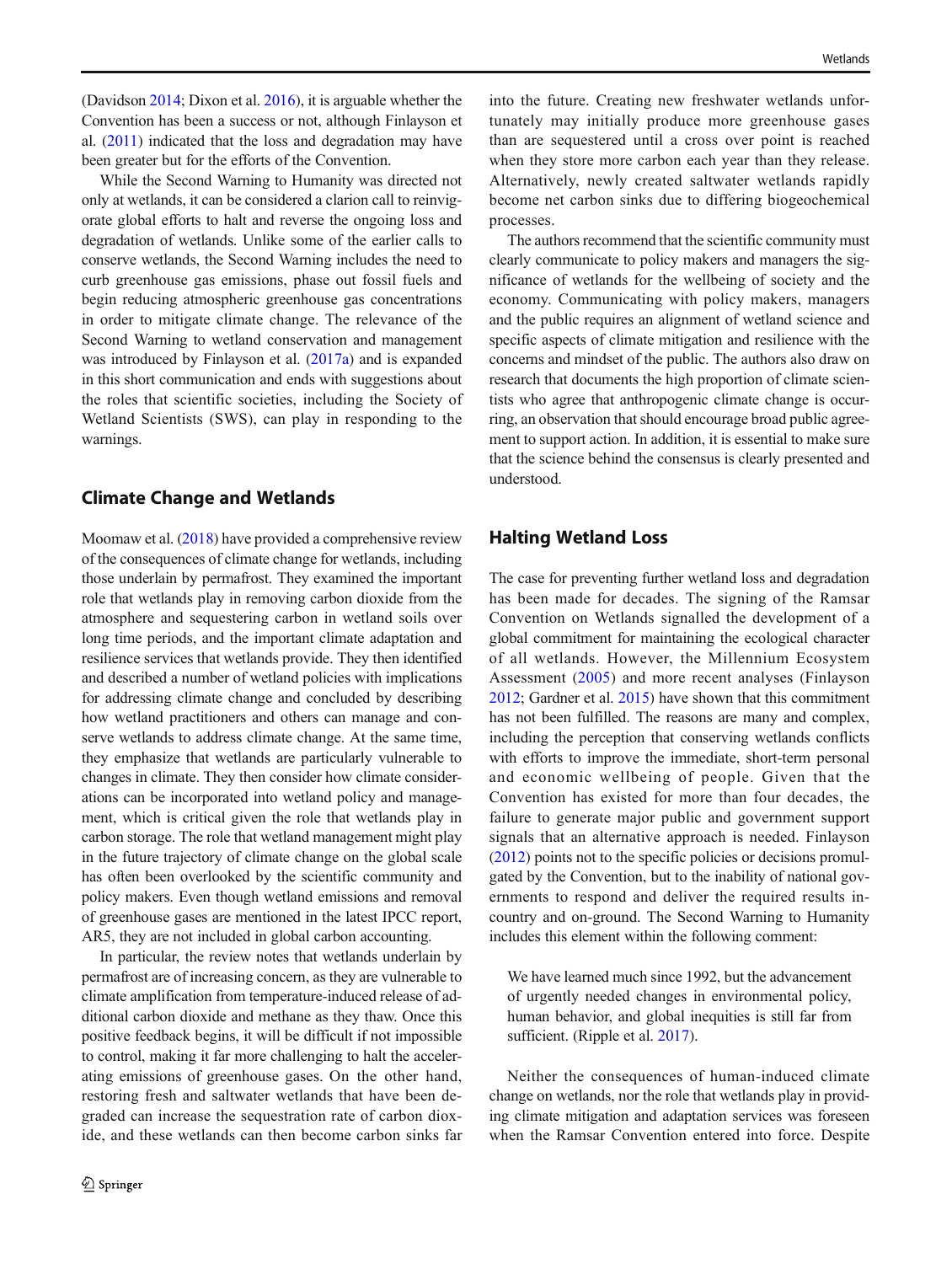being able to call on the considerable scientific and policyrelevant information provided by the IPCC (such as that from Gitay et al. [2002](#page-4-0), Bates et al. [2008\)](#page-4-0) and others (e.g. Finlayson et al. [2006;](#page-4-0) Junk et al. [2013](#page-4-0)) that wetlands were vulnerable to climate change, the Convention has not developed guidance for managing wetlands under climate change (Finlayson et al. [2017b](#page-4-0)) other than suggesting approaches for assessing vulnerability (Gitay et al. [2011](#page-4-0)). Given this situation, we encourage wetland scientists to further engage with national policy makers and seek greater cooperation between those dealing with wetlands and with climate change to help ensure the sustainability of wetlands globally. This could include a greater emphasis on i) the potential of wetland restoration to help mitigate climate change, and ii) the identification and adoption of adaptation measures, and the avoidance of maladaptation, to ensure wetlands are not adversely impacted by climate change.

Despite the failure to address climate change, the Ramsar Convention has successfully addressed other complex and multi-sectoral issues and has reached out to other sectors that influence decisions about wetlands. It has, for example, provided technical and policy guidance for wetland restoration (Alexander and McInnes [2012](#page-4-0)), for managing wetlands within the context of human health and wellbeing (Horwitz et al. [2012](#page-4-0)), and for recognising and valuing the importance of ecosystem services (De Groot et al. [2006\)](#page-4-0), all of which have multi-sectoral elements and implications for responding to climate change. The multi-sectoral responses that have occurred through the aegis of the Convention provide a platform for addressing serious threats to the ecological quality of wetlands. Climate change is another critical threat and is interconnected with the many existing threats that adversely affect wetlands that have been addressed through the Convention.

## Responding to the Second Warning to Humanity

In addition to actions and responses by governmental and nongovernmental organisations, the Second Warning to Humanity identifies a suite of issues where the general scientific community could respond, principally by providing and exchanging scientific knowledge to foster the conservation and understanding of the importance of wetlands. SWS is an independent association of wetland scientists and practitioners that has as its mission the promotion of "...understanding, conservation, protection, restoration, science-based manage-ment, and sustainability of wetlands" [\(http://sws.org/About-](http://sws.org/About-SWS/overview.html)[SWS/overview.html](http://sws.org/About-SWS/overview.html); accessed 11 March 2018). The mission is supported by activities to encourage the use of sound science in wetland policy and stewardship and by advocacy

to establish wetland science as a foundation for wetland management and policy. The mission of SWS is closely related to many of the responses needed to address the issues raised in the Second Warning for Humanity.

With this mission in mind, the following clauses from the Second Warning for Humanity provide a basis for how a scientific society such as SWS could respond to the clarion call with a particular emphasis on wetlands.

As most political leaders respond to pressure, scientists, media influencers, and lay citizens must insist that their governments take immediate action as a moral imperative to current and future generations of human and other life. With a groundswell of organized grassroots efforts, dogged opposition can be overcome and political leaders compelled to do the right thing.

Sustainability transitions come about in diverse ways, and all require civil-society pressure and evidencebased advocacy, political leadership, and a solid understanding of policy.

The SWS's 2015–20 strategic plan has operational goals [\(http://sws.org/category/governance.html; accessed 11 March](http://sws.org/category/governance.html;%20accessed%2011%20March%2020187) [2018\)](http://sws.org/category/governance.html;%20accessed%2011%20March%2020187) that provide a means to respond to the Second Warning. In particular, the Second Warning to Humanity identifies the imperative to inform the development of appropriate policy responses at national and international levels to ensure the ongoing sustainable use and restoration of wetlands. Organisations such as SWS, with an international membership of wetland researchers and practitioners, are well placed to make it clear that work on a specific local wetland is important because the state of that wetland is part of the global response that addresses climate change.

The Second Warning to Humanity is an opportunity for SWS and other organisations to raise the specific profile of wetlands by raising awareness of their importance and condition globally and to initiate a discussion on how to respond to the challenge of changing direction from the current destructive development trajectory the world is on. Wetland researchers and practitioners need to gain the attention of policy makers, including those from the wider sectors that influence the future of wetlands, to make clear the critical role of wetlands in meeting near and mid-term climate goals such as the 1.5/2.0 °C temperature rise limitation, and longer-term biosphere needs for our sustainable future (Moomaw et al. [2018\)](#page-4-0). The larger goal of such efforts is to elevate wetlands in international considerations of climate change.

Members of the SWS have previously shown their interest in responding to the scientific warnings concerning challenges in wetlands practice and policy, demonstrated when over 200 delegates at the SWS 2017 Annual Meeting signed the Society's San Juan Statement on Climate Change and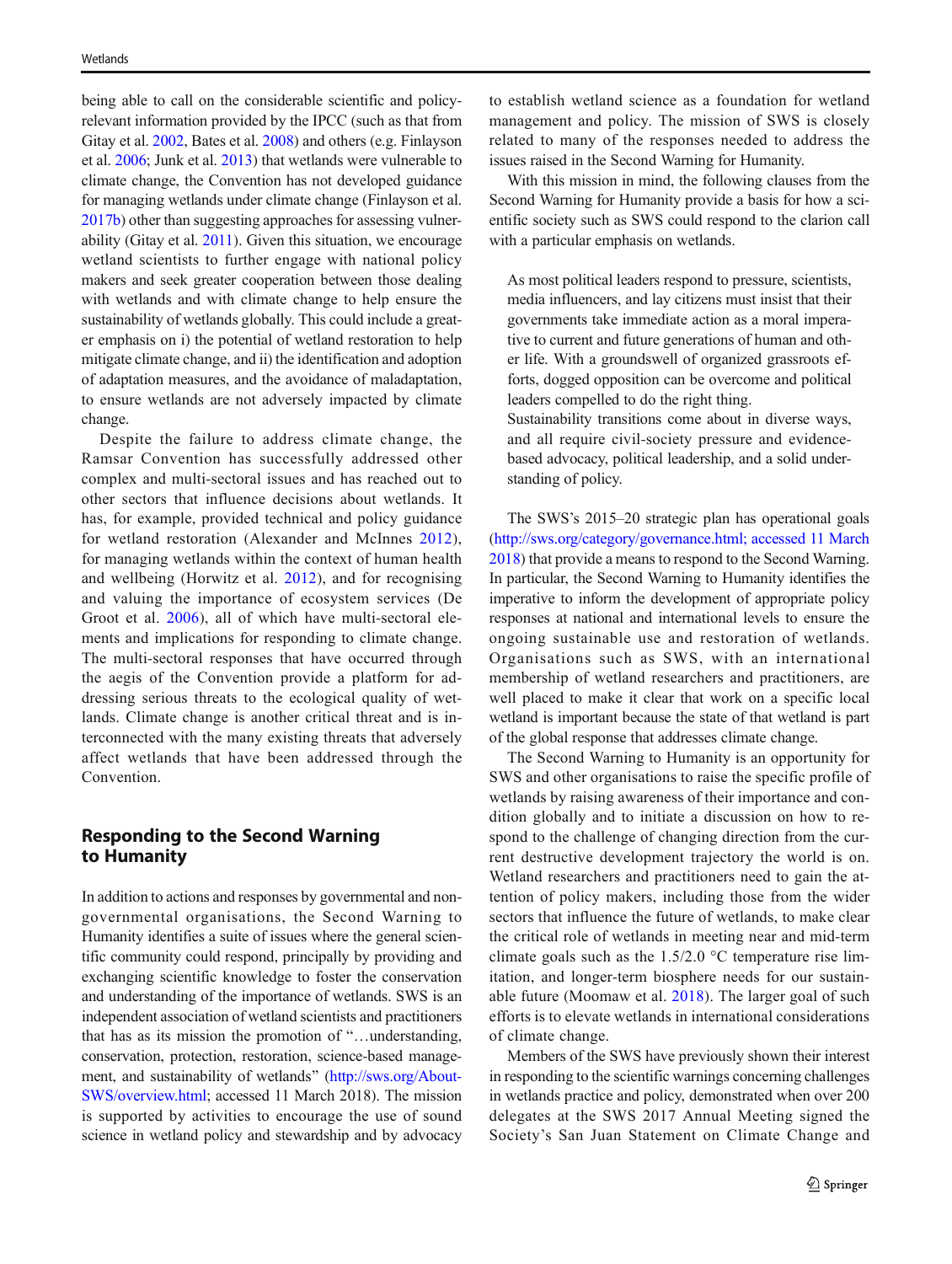Wetlands (Table 1). The Society has also formed a Public Policy and Regulation Section to provide comments in concert with partner societies and influence public debates that are needed to respond to the types of issues raised in the Second Warning for Humanity. It is recognized that such efforts need to extend beyond 'talking to the converted' and include those in other sectors who can influence policy and actions that impact wetlands.

While signing the SWS San Juan Statement may not be seen as a profound action it does show that scientists are aware of the importance of wetlands for maintaining a supportive climate and the importance of making the best use of international policy mechanisms. It can be seen as one of the many steps noted in the Second Warning to initiate change in policy and environmental outcomes through discourse and the sharing of information. As such, the SWS San Juan Statement contributes to the "...civil-society pressure and evidence-based advocacy, political leadership, and a solid understanding of policy." (Ripple et al.  $2017$ ) that is needed to influence policy makers and sway public opinion. The importance of influencing policy makers who may not be fully aware of the importance of wetlands cannot be under-estimated.

The sentiment expressed in the SWS San Juan Statement can be extended to encourage all wetland managers and our broader society to embrace the Second Warning to Humanity and take further actions to ensure that wetlands and their relationship to climate change are recognised and included in relevant international, national and local policy and practice for wetland and climate sustainability (Moomaw et al. [2018\)](#page-4-0). These actions to protect and restore wetlands are also implicit in a number of the Sustainable Development Goals. The diverse and effective steps provided in the Second Warning by Ripple et al. ([2017](#page-4-0)) to transition to a sustainable path to the

Table 1 Society of Wetland Scientists San Juan Statement (Finlayson et al. [2017b\)](#page-4-0). The signatories were presented on a second panel and recorded with the Statement

#### SOCIETY OF WETLAND SCIENTISTS SAN JUAN STATEMENT ON CLIMATE CHANGE AND WETLANDS

- The following participants at the Society of Wetland Scientists 2017 Annual Meeting encourage(s) policy makers in all countries to continue their collaborative efforts to develop and implement international policies, such as the Paris Climate Agreement, to mitigate global climate change and, in so doing:
	- Ensure the protection of existing carbon banks in wetlands and encourage carbon sequestration;
	- Maintain or restore wetlands for their biodiversity and ecosystem services, including climate resiliency;
	- Request all wetland managers and scientists to share this statement and support local to global efforts to combat climate change for the betterment of humankind.
- San Juan, Puerto Rico; June 5–8, 2017

future were rephrased in Finlayson et al. ([2017a\)](#page-4-0) to apply specifically to wetlands, and with some adjustments are presented below:

- a) prioritizing the enactment of connected, well-funded and well-managed networks of protected areas for a significant proportion of the world's wetland habitats;
- b) maintaining and re-establishing wetland ecosystem services by halting the conversion of wetlands to other land uses;
- c) restoring wetland plant communities at large scales;
- d) rewilding wetlands with native species, including apex predators, to restore ecological processes and dynamics;
- e) developing and adopting adequate policy instruments to reverse the loss of wetland animals, over-fishing and poaching, and the exploitation and trade of threatened species;
- f) reducing, through education and better infrastructure, the wastage of wetland-derived food;
- g) promoting dietary shifts to reduce the extent of overgrazing by cattle on wetlands;
- h) increasing outdoor wetland education for children and adults, as well as the involvement of wider society, including local and indigenous communities, in the management of wetlands;
- i) encouraging positive environmental change in wetlands by supporting ecologically-sound financial investments and divesting from ecologicallydestructive investments;
- j) devising and promoting green technologies and adopting renewable energy sources that do not adversely impact wetlands; and
- k) shifting our economy to reduce wealth inequality and ensure that prices, taxation, and incentive systems take into account the real costs which consumption patterns impose on wetlands.

While these steps are not specifically directed at responding to climate change adaptation or mitigation, they are interconnected given the complexity of managing wetlands and ensuring their sustainability. Recognising this interconnectedness has been one of the features of wetland management in recent years.

The issuing of the Second Warning to Humanity also provides a signal for a reappraisal of the effectiveness of the responses over the past decades to the basic premises that underpinned the development of the Ramsar Convention on Wetlands. Have these been realised and what else can be done to ensure the sustainability of these ecosystems under further pressure, such as that expected under global climate change? Answering these questions will also contribute to the many steps being planned to address the importance of wetlands for delivering the United Nations Sustainable Development Goals